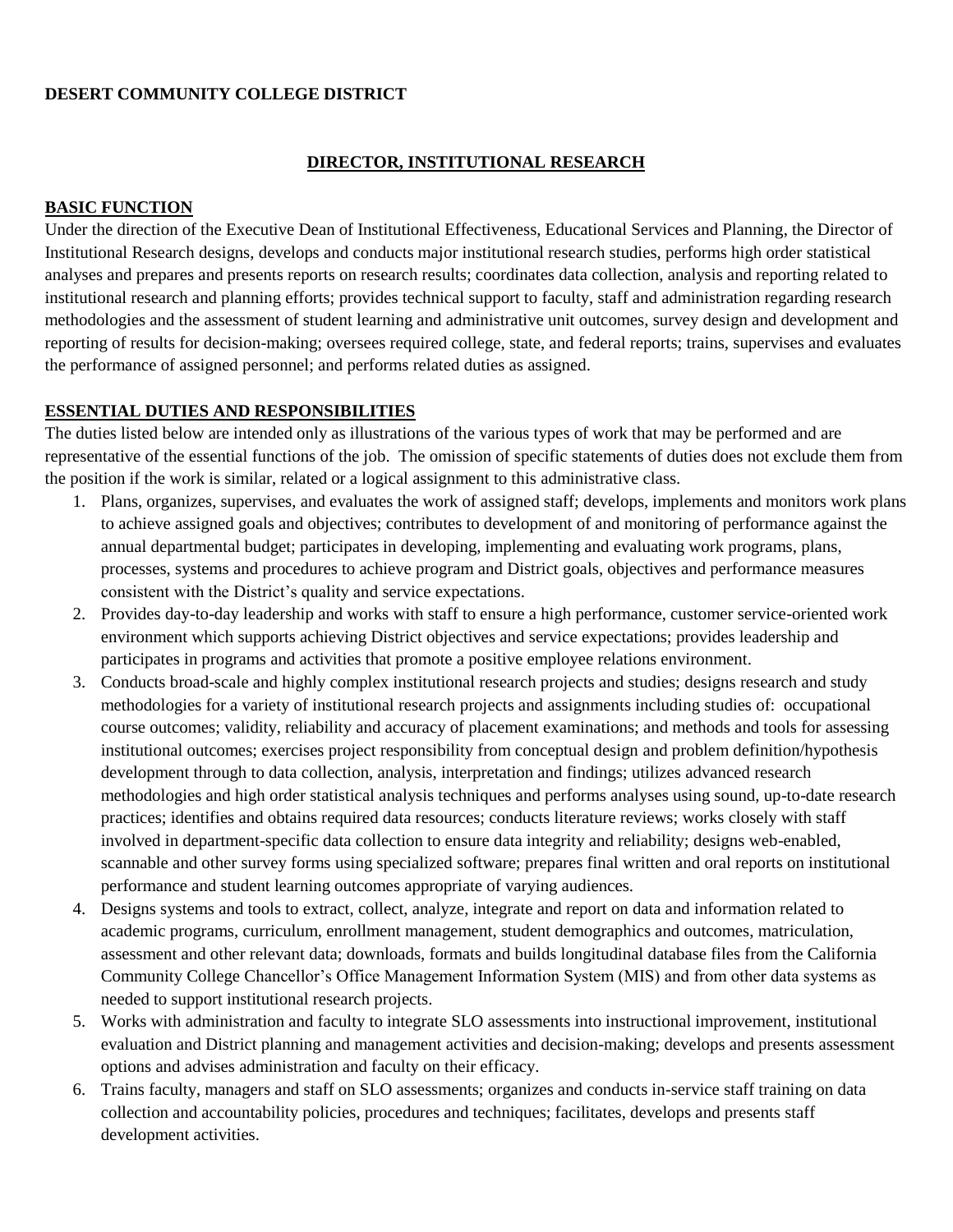- 7. Leads and works collaboratively with instructional and administrative units and others to design and conduct educational research to improve teaching and learning in the classroom and to improve support programs and services; disseminates results and presents findings.
- 8. Assists the Executive Dean in evaluating and responding to requests for complex or original research support from within and outside the District; works independently with requestors to clarify their needs and optimize the utility of research results; collaborates with the Office of Institutional Advancement to support the development of complex institutional grant proposals and prepares progress and evaluation reports for federal and state-funded grants.
- 9. Assists the Executive Dean in monitoring progress on a portfolio of research studies and developing appropriate project timelines.
- 10. Working with IT, designs, prepares and maintains data for the enrollment management "tools" that report on measures of institutional effectiveness; provides functional input and technical direction to IT staff in integrating key institutional performance metrics in a District-wide information system; develops and maintains complex data sets related to student cohort tracking.
- 11. Develops and maintains professional relationships with faculty, administrative units, and external educational institutions and research organizations and stays abreast of national, state, and local institutional research issues.
- 12. In conjunction with the executive administration, develop an annual research agenda. Plan, coordinate, and implement District institutional research projects consistent with research agenda.
- 13. Assist in designing methods for institutional planning and evaluation including assessment of external and internal environment. Recommend research and data projects to improve information management; develop and implement forecasting models and techniques; develop ad hoc reports as requested extracting data from databases.
- 14. Develop and prepare on-going and special research reports for the District; monitor the completion of State, federal and similar external District reports.
- 15. Facilitates the program review process as outlined by Board policy and procedures to ensure outcomes link with strategic plans, budget, and District integrated planning and resource allocation processes.
- 16. Guides production of efficiency, demand, and student achievement data. Leads evaluation of processes and cycles and supports the ongoing individual program review efforts of the academic, student service, and finance/administration units in accord with District procedures.
- 17. Designs, maintains, manipulates and queries specialized databases and information systems to conduct research studies to meet the information needs of the District; collects, compiles, and performs statistical analysis of data; creates a data warehouse; responds to internal and external requests for institutional information.
- 18. Maintains liaison with various campus offices to ensure the integrity of research outcomes.
- 19. Develops reports in support of enrollment management, Accreditation, Self-Study, performance indicator reporting, grant evaluation requirements, and other ongoing efforts of the District to measure its effectiveness.
- 20. Directs ongoing District efforts to ensure District data integrity. Reports to appropriate District, state, and federal staff when discrepancies are identified.
- 21. Conducts special projects at the direction of the Executive Dean of Institutional Effectiveness, Educational Services and Planning, and makes recommendations regarding same as needed.
- 22. Prepares and makes presentations on research outcomes to the Board of Trustees, individuals, and small groups both on and off campus as appropriate.
- 23. Performs other duties as assigned.

# **KNOWLEDGE AND ABILITIES**

**Ability to:** Coordinate the daily operation of the Research Office; perform complex statistical analysis; perform complex data gathering projects; utilize complex statistical and database software effectively; perform complex research projects; prepare and monitor a budget; communicate effectively both orally and in writing to exchange information; prepare comprehensive reports; communicate policies, guidelines, regulations and laws to staff, students and public; prioritize and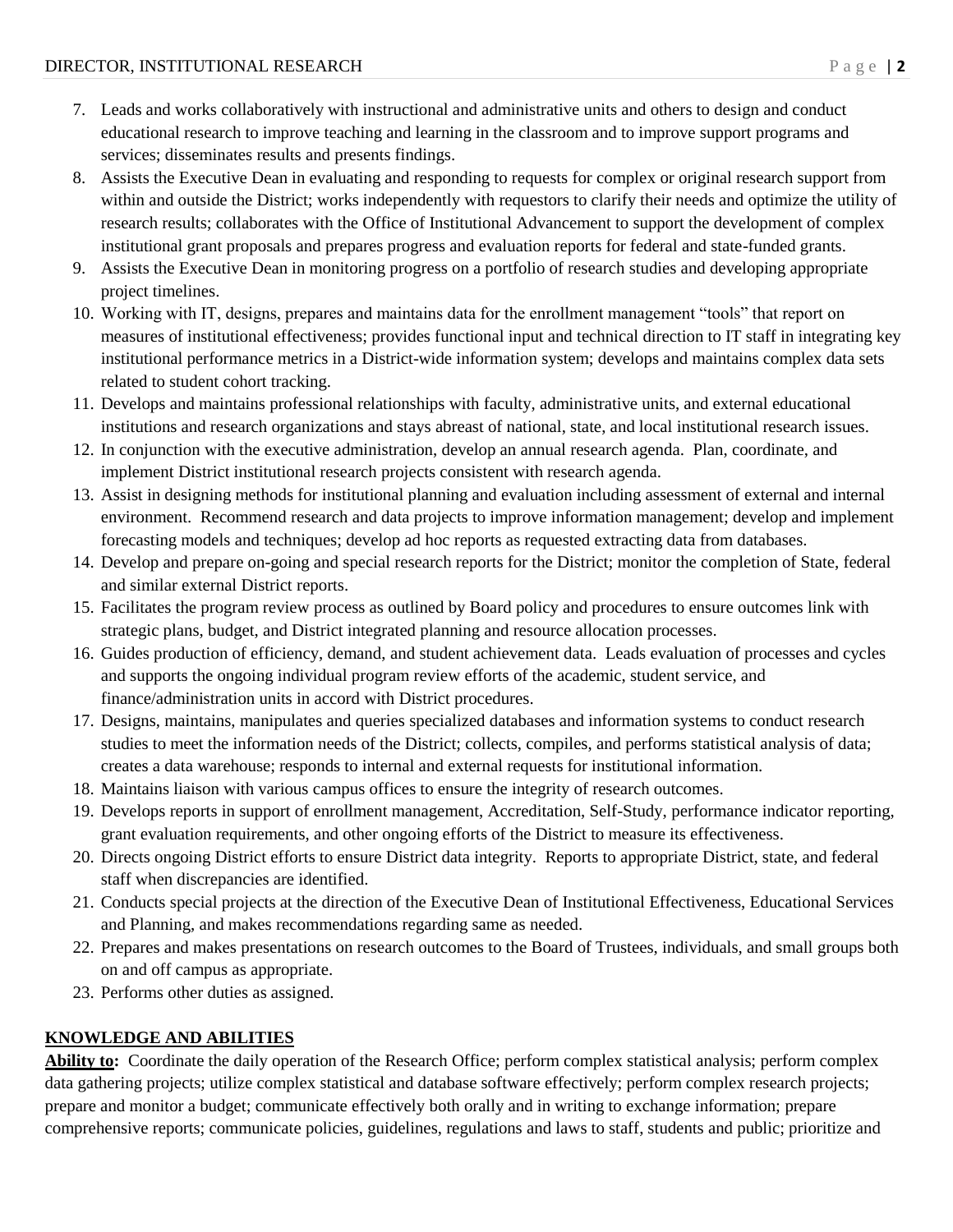schedule work; meet schedules and time lines; establish and maintain cooperative and effective working relationships with others; maintain confidentiality of student and other records; train and provide work direction to others including areas related to data access techniques; work independently and confidentially with little direction; exercise tact and diplomacy in dealing with sensitive or confidential matters; sit for extended periods of time; bend at the waist, kneel or crouch.

- 1. Supervise, evaluate and train assigned personnel.
- 2. Use a variety of software/database applications including relational databases, Ellucian (Datatel), Unidata, SPSS, SAS, and the Microsoft Office Suite, particularly Microsoft Access or Excel.
- 3. Conduct qualitative and quantitative analyses.
- 4. Structure complex data and present technical information in a manner useful to recipients/users.
- 5. Conduct research and prepare studies that assist in decision-making and planning.
- 6. Maintain confidential data with discretion and in accordance with college policy.
- 7. Work effectively with faculty, staff, and students in a diverse multicultural environment.
- 8. Efficiently read, analyze, and interpret professional journals, technical procedures, and governmental regulation.
- 9. Write complex reports, business correspondence, and procedure manuals.
- 10. Identify critical research questions, define problems, collect and analyze pertinent data, and draw valid conclusions.
- 11. Communicate effectively to audiences of varying technical expertise.
- 12. Analyze situations accurately and adopt an effective course of action.
- 13. Manage multiple projects while meeting schedules and timelines.

## **EDUCATION AND EXPERIENCE**

A typical way of obtaining the knowledge, skills and abilities outlined above is graduation from a college of university with a master's degree in a research-oriented discipline in the Social Sciences, Public Policy, Statistics, Applied Research, Behavioral Sciences, Education or a related field and a minimum of three years of increasingly responsible experience in an educational setting working on the design, research, and conducting of research, particularly at the institutional level preferred; or an equivalent combination of training and experience.

### **DESIRABLE QUALIFICATIONS**

Possession of an earned doctorate degree is desirable with at least 12 units of upper division or graduate level semester units in research design and advanced and/or applied statistics is highly desired.

# **LICENSES AND OTHER REQUIREMENTS**

Valid California driver's license and must have an acceptable driving record and current vehicle insurance meeting State of California requirements.

# **PHYSICAL AND MENTAL DEMANDS**

The physical and mental demands described here are representative of those that must be met by an employee to successfully perform the essential functions of this class. Reasonable accommodations may be made to enable individuals with disabilities to perform the essential functions.

### **Physical Demands**

While performing the duties of this job, the employee is regularly required to sit; talk or hear, both in person and by telephone; use hands to finger, handle and feel computers and standard business equipment; and reach with hands and arms. The employee is frequently required to stand and walk.

Specific vision abilities required by this job include close vision and the ability to adjust focus.